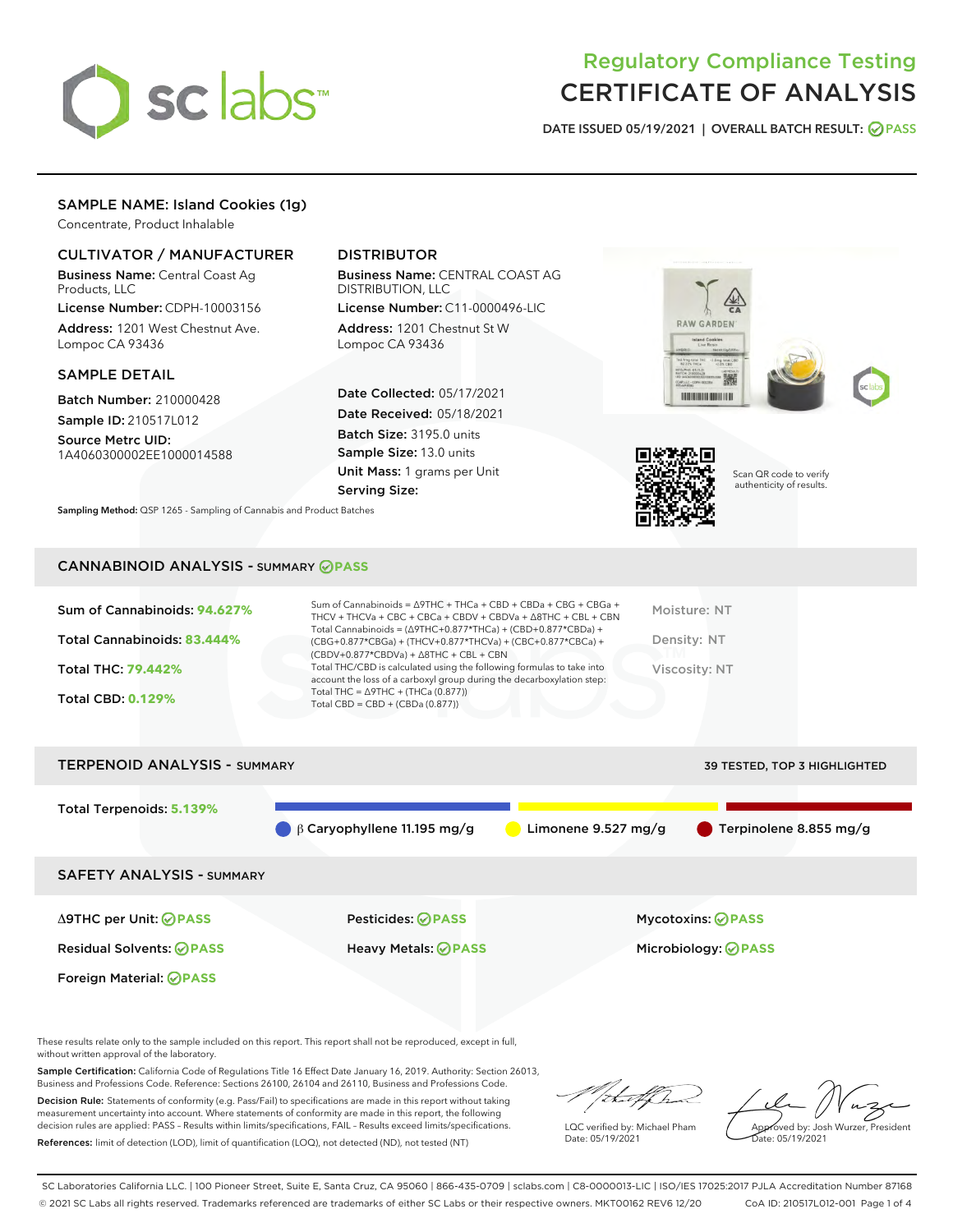



ISLAND COOKIES (1G) | DATE ISSUED 05/19/2021 | OVERALL BATCH RESULT: **● PASS** 

### CANNABINOID TEST RESULTS - 05/19/2021 2 PASS

Tested by high-performance liquid chromatography with diode-array detection (HPLC-DAD). **Method:** QSP 1157 - Analysis of Cannabinoids by HPLC-DAD

TOTAL CANNABINOIDS: **83.444%** Total Cannabinoids (Total THC) + (Total CBD) +

(Total CBG) + (Total THCV) + (Total CBC) + (Total CBDV) + ∆8THC + CBL + CBN

TOTAL THC: **79.442%** Total THC (∆9THC+0.877\*THCa)

TOTAL CBD: **0.129%**

Total CBD (CBD+0.877\*CBDa)

TOTAL CBG: 2.52% Total CBG (CBG+0.877\*CBGa) TOTAL THCV: 0.588%

Total THCV (THCV+0.877\*THCVa)

TOTAL CBC: 0.765% Total CBC (CBC+0.877\*CBCa)

TOTAL CBDV: ND Total CBDV (CBDV+0.877\*CBDVa)

| <b>COMPOUND</b>            | LOD/LOQ<br>(mg/g) | <b>MEASUREMENT</b><br><b>UNCERTAINTY</b><br>(mg/g) | <b>RESULT</b><br>(mg/g) | <b>RESULT</b><br>(%) |
|----------------------------|-------------------|----------------------------------------------------|-------------------------|----------------------|
| <b>THCa</b>                | 0.05/0.14         | ±22.329                                            | 868.84                  | 86.884               |
| <b>A9THC</b>               | 0.06 / 0.26       | ±1.116                                             | 32.45                   | 3.245                |
| <b>CBGa</b>                | 0.1 / 0.2         | ±1.28                                              | 24.6                    | 2.46                 |
| <b>CBCa</b>                | 0.07/0.28         | ±0.365                                             | 7.47                    | 0.747                |
| <b>THCVa</b>               | 0.07/0.20         | ±0.320                                             | 6.70                    | 0.670                |
| <b>CBG</b>                 | 0.06/0.19         | ±0.143                                             | 3.64                    | 0.364                |
| <b>CBDa</b>                | 0.02/0.19         | ±0.043                                             | 1.47                    | 0.147                |
| <b>CBC</b>                 | 0.2 / 0.5         | ±0.03                                              | 1.1                     | 0.11                 |
| A8THC                      | 0.1/0.4           | N/A                                                | <b>ND</b>               | <b>ND</b>            |
| <b>THCV</b>                | 0.1/0.2           | N/A                                                | <b>ND</b>               | <b>ND</b>            |
| <b>CBD</b>                 | 0.07/0.29         | N/A                                                | <b>ND</b>               | <b>ND</b>            |
| <b>CBDV</b>                | 0.04 / 0.15       | N/A                                                | <b>ND</b>               | <b>ND</b>            |
| <b>CBDVa</b>               | 0.03/0.53         | N/A                                                | <b>ND</b>               | <b>ND</b>            |
| <b>CBL</b>                 | 0.06/0.24         | N/A                                                | <b>ND</b>               | <b>ND</b>            |
| <b>CBN</b>                 | 0.1/0.3           | N/A                                                | <b>ND</b>               | <b>ND</b>            |
| <b>SUM OF CANNABINOIDS</b> |                   |                                                    | 946.27 mg/g             | 94.627%              |

#### **UNIT MASS: 1 grams per Unit**

| ∆9THC per Unit                                                                            | 1120 per-package limit | 32.45 mg/unit<br><b>PASS</b> |  |  |  |
|-------------------------------------------------------------------------------------------|------------------------|------------------------------|--|--|--|
| <b>Total THC per Unit</b>                                                                 |                        | 794.42 mg/unit               |  |  |  |
| <b>CBD</b> per Unit                                                                       |                        | <b>ND</b>                    |  |  |  |
| <b>Total CBD per Unit</b>                                                                 |                        | $1.29$ mg/unit               |  |  |  |
| Sum of Cannabinoids<br>per Unit                                                           |                        | 946.27 mg/unit               |  |  |  |
| <b>Total Cannabinoids</b><br>per Unit                                                     |                        | 834.44 mg/unit               |  |  |  |
| <b>MOISTURE TEST RESULT</b><br><b>DENSITY TEST RESULT</b><br><b>VISCOSITY TEST RESULT</b> |                        |                              |  |  |  |

Not Tested

Not Tested

Not Tested

| <b>TERPENOID TEST RESULTS - 05/19/2021</b> |  |
|--------------------------------------------|--|
|--------------------------------------------|--|

Terpene analysis utilizing gas chromatography-flame ionization detection (GC-FID). **Method:** QSP 1192 - Analysis of Terpenoids by GC-FID

| <b>COMPOUND</b>         | LOD/LOQ<br>(mg/g) | <b>MEASUREMENT</b><br><b>UNCERTAINTY</b><br>(mg/g) | <b>RESULT</b><br>(mg/g)                         | <b>RESULT</b><br>$(\%)$ |
|-------------------------|-------------------|----------------------------------------------------|-------------------------------------------------|-------------------------|
| $\beta$ Caryophyllene   | 0.004 / 0.012     | ±0.3985                                            | 11.195                                          | 1.1195                  |
| Limonene                | 0.005 / 0.016     | ±0.1362                                            | 9.527                                           | 0.9527                  |
| Terpinolene             | 0.008 / 0.026     | ±0.1815                                            | 8.855                                           | 0.8855                  |
| <b>Myrcene</b>          | 0.008 / 0.025     | ±0.0707                                            | 5.480                                           | 0.5480                  |
| $\alpha$ Humulene       | 0.009 / 0.029     | ±0.1203                                            | 3.749                                           | 0.3749                  |
| trans-ß-Farnesene       | 0.008 / 0.025     | ±0.0652                                            | 1.838                                           | 0.1838                  |
| $\beta$ Pinene          | 0.004 / 0.014     | ±0.0161                                            | 1.401                                           | 0.1401                  |
| <b>Terpineol</b>        | 0.016 / 0.055     | ±0.0843                                            | 1.373                                           | 0.1373                  |
| Fenchol                 | 0.010 / 0.034     | ±0.0406                                            | 1.049                                           | 0.1049                  |
| Ocimene                 | 0.011 / 0.038     | ±0.0336                                            | 1.048                                           | 0.1048                  |
| Linalool                | 0.009 / 0.032     | ±0.0395                                            | 1.039                                           | 0.1039                  |
| $\alpha$ Pinene         | 0.005 / 0.017     | ±0.0081                                            | 0.938                                           | 0.0938                  |
| Guaiol                  | 0.009 / 0.030     | ±0.0371                                            | 0.786                                           | 0.0786                  |
| $\alpha$ Bisabolol      | 0.008 / 0.026     | ±0.0392                                            | 0.735                                           | 0.0735                  |
| Caryophyllene<br>Oxide  | 0.010 / 0.033     | ±0.0137                                            | 0.297                                           | 0.0297                  |
| <b>Nerolidol</b>        | 0.009 / 0.028     | ±0.0177                                            | 0.282                                           | 0.0282                  |
| <b>Borneol</b>          | 0.005 / 0.016     | ±0.0109                                            | 0.259                                           | 0.0259                  |
| $\alpha$ Phellandrene   | 0.006 / 0.020     | ±0.0030                                            | 0.222                                           | 0.0222                  |
| $\alpha$ Terpinene      | 0.005 / 0.017     | ±0.0029                                            | 0.193                                           | 0.0193                  |
| $\gamma$ Terpinene      | 0.006 / 0.018     | ±0.0029                                            | 0.168                                           | 0.0168                  |
| 3 Carene                | 0.005 / 0.018     | ±0.0023                                            | 0.160                                           | 0.0160                  |
| Valencene               | 0.009 / 0.030     | ±0.0110                                            | 0.159                                           | 0.0159                  |
| Fenchone                | 0.009 / 0.028     | ±0.0044                                            | 0.152                                           | 0.0152                  |
| Camphene                | 0.005 / 0.015     | ±0.0016                                            | 0.136                                           | 0.0136                  |
| $\alpha$ Cedrene        | 0.005 / 0.016     | ±0.0038                                            | 0.127                                           | 0.0127                  |
| Sabinene Hydrate        | 0.006 / 0.022     | ±0.0028                                            | 0.073                                           | 0.0073                  |
| Sabinene                | 0.004 / 0.014     | ±0.0007                                            | 0.061                                           | 0.0061                  |
| Geraniol                | 0.002 / 0.007     | ±0.0018                                            | 0.040                                           | 0.0040                  |
| Citronellol             | 0.003 / 0.010     | ±0.0017                                            | 0.034                                           | 0.0034                  |
| Nerol                   | 0.003 / 0.011     | ±0.0006                                            | 0.014                                           | 0.0014                  |
| p-Cymene                | 0.005 / 0.016     | N/A                                                | <loq< th=""><th><loq< th=""></loq<></th></loq<> | <loq< th=""></loq<>     |
| Eucalyptol              | 0.006 / 0.018     | N/A                                                | ND                                              | <b>ND</b>               |
| (-)-Isopulegol          | 0.005 / 0.016     | N/A                                                | ND                                              | <b>ND</b>               |
| Camphor                 | 0.006 / 0.019     | N/A                                                | ND                                              | <b>ND</b>               |
| Isoborneol              | 0.004 / 0.012     | N/A                                                | ND                                              | <b>ND</b>               |
| Menthol                 | 0.008 / 0.025     | N/A                                                | ND                                              | <b>ND</b>               |
| R-(+)-Pulegone          | 0.003 / 0.011     | N/A                                                | ND                                              | <b>ND</b>               |
| <b>Geranyl Acetate</b>  | 0.004 / 0.014     | N/A                                                | ND                                              | <b>ND</b>               |
| Cedrol                  | 0.008 / 0.027     | N/A                                                | ND                                              | <b>ND</b>               |
| <b>TOTAL TERPENOIDS</b> |                   |                                                    | 51.390 mg/g                                     | 5.139%                  |

SC Laboratories California LLC. | 100 Pioneer Street, Suite E, Santa Cruz, CA 95060 | 866-435-0709 | sclabs.com | C8-0000013-LIC | ISO/IES 17025:2017 PJLA Accreditation Number 87168 © 2021 SC Labs all rights reserved. Trademarks referenced are trademarks of either SC Labs or their respective owners. MKT00162 REV6 12/20 CoA ID: 210517L012-001 Page 2 of 4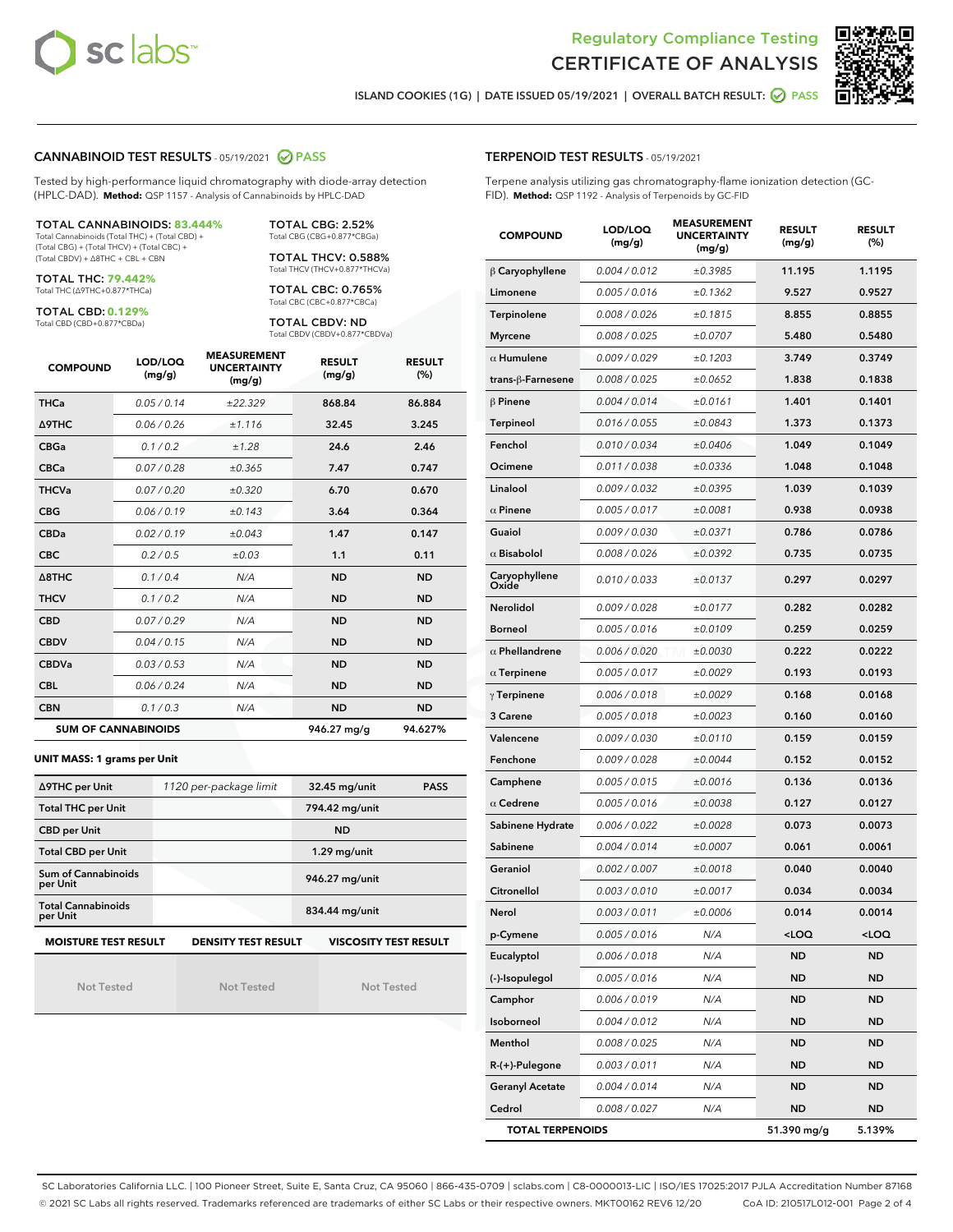



ISLAND COOKIES (1G) | DATE ISSUED 05/19/2021 | OVERALL BATCH RESULT: ● PASS

# CATEGORY 1 PESTICIDE TEST RESULTS - 05/19/2021 2 PASS

Pesticide and plant growth regulator analysis utilizing high-performance liquid chromatography-mass spectrometry (HPLC-MS) or gas chromatography-mass spectrometry (GC-MS). \*GC-MS utilized where indicated. **Method:** QSP 1212 - Analysis of Pesticides and Mycotoxins by LC-MS or QSP 1213 - Analysis of Pesticides by GC-MS

| 0.03/0.08<br><b>ND</b><br>Aldicarb<br>$>$ LOD<br>N/A<br><b>PASS</b><br>Carbofuran<br>0.02 / 0.05<br><b>ND</b><br><b>PASS</b><br>$>$ LOD<br>N/A<br>Chlordane*<br>0.03 / 0.08<br>N/A<br><b>ND</b><br><b>PASS</b><br>$\ge$ LOD<br>Chlorfenapyr*<br>0.03/0.10<br><b>ND</b><br><b>PASS</b><br>$\ge$ LOD<br>N/A<br>N/A<br><b>ND</b><br><b>PASS</b><br>Chlorpyrifos<br>0.02 / 0.06<br>$\ge$ LOD<br>Coumaphos<br>0.02 / 0.07<br>N/A<br><b>ND</b><br><b>PASS</b><br>$\ge$ LOD<br>Daminozide<br>0.02 / 0.07<br>N/A<br><b>ND</b><br><b>PASS</b><br>$\ge$ LOD<br><b>DDVP</b><br>0.03/0.09<br>$>$ LOD<br>N/A<br><b>ND</b><br><b>PASS</b><br>(Dichlorvos)<br>Dimethoate<br>0.03/0.08<br>$>$ LOD<br>N/A<br><b>ND</b><br><b>PASS</b><br>0.03/0.10<br><b>ND</b><br><b>PASS</b><br>Ethoprop(hos)<br>$\ge$ LOD<br>N/A<br>0.02 / 0.06<br>N/A<br><b>ND</b><br><b>PASS</b><br>Etofenprox<br>$\ge$ LOD<br>Fenoxycarb<br>0.03 / 0.08<br>N/A<br><b>ND</b><br><b>PASS</b><br>$\ge$ LOD<br>0.03/0.08<br><b>ND</b><br><b>PASS</b><br>Fipronil<br>$\ge$ LOD<br>N/A<br>Imazalil<br>0.02 / 0.06<br>$\ge$ LOD<br>N/A<br><b>ND</b><br><b>PASS</b><br>Methiocarb<br>0.02 / 0.07<br><b>PASS</b><br>$\ge$ LOD<br>N/A<br><b>ND</b><br>Methyl<br>0.03/0.10<br>$\ge$ LOD<br>N/A<br><b>ND</b><br><b>PASS</b><br>parathion<br>0.03/0.09<br><b>ND</b><br><b>Mevinphos</b><br>$\ge$ LOD<br>N/A<br><b>PASS</b><br>Paclobutrazol<br>0.02 / 0.05<br>$\ge$ LOD<br>N/A<br><b>ND</b><br><b>PASS</b><br>0.03/0.09<br>$\ge$ LOD<br>N/A<br><b>ND</b><br><b>PASS</b><br>Propoxur<br>Spiroxamine<br>0.03 / 0.08<br>$\ge$ LOD<br>N/A<br><b>ND</b><br><b>PASS</b><br>0.03/0.10<br><b>ND</b><br><b>PASS</b><br><b>Thiacloprid</b><br>$\ge$ LOD<br>N/A | <b>COMPOUND</b> | LOD/LOQ<br>$(\mu g/g)$ | <b>ACTION</b><br>LIMIT<br>$(\mu g/g)$ | <b>MEASUREMENT</b><br><b>UNCERTAINTY</b><br>$(\mu g/g)$ | <b>RESULT</b><br>$(\mu g/g)$ | <b>RESULT</b> |
|----------------------------------------------------------------------------------------------------------------------------------------------------------------------------------------------------------------------------------------------------------------------------------------------------------------------------------------------------------------------------------------------------------------------------------------------------------------------------------------------------------------------------------------------------------------------------------------------------------------------------------------------------------------------------------------------------------------------------------------------------------------------------------------------------------------------------------------------------------------------------------------------------------------------------------------------------------------------------------------------------------------------------------------------------------------------------------------------------------------------------------------------------------------------------------------------------------------------------------------------------------------------------------------------------------------------------------------------------------------------------------------------------------------------------------------------------------------------------------------------------------------------------------------------------------------------------------------------------------------------------------------------------------------------------------------------|-----------------|------------------------|---------------------------------------|---------------------------------------------------------|------------------------------|---------------|
|                                                                                                                                                                                                                                                                                                                                                                                                                                                                                                                                                                                                                                                                                                                                                                                                                                                                                                                                                                                                                                                                                                                                                                                                                                                                                                                                                                                                                                                                                                                                                                                                                                                                                              |                 |                        |                                       |                                                         |                              |               |
|                                                                                                                                                                                                                                                                                                                                                                                                                                                                                                                                                                                                                                                                                                                                                                                                                                                                                                                                                                                                                                                                                                                                                                                                                                                                                                                                                                                                                                                                                                                                                                                                                                                                                              |                 |                        |                                       |                                                         |                              |               |
|                                                                                                                                                                                                                                                                                                                                                                                                                                                                                                                                                                                                                                                                                                                                                                                                                                                                                                                                                                                                                                                                                                                                                                                                                                                                                                                                                                                                                                                                                                                                                                                                                                                                                              |                 |                        |                                       |                                                         |                              |               |
|                                                                                                                                                                                                                                                                                                                                                                                                                                                                                                                                                                                                                                                                                                                                                                                                                                                                                                                                                                                                                                                                                                                                                                                                                                                                                                                                                                                                                                                                                                                                                                                                                                                                                              |                 |                        |                                       |                                                         |                              |               |
|                                                                                                                                                                                                                                                                                                                                                                                                                                                                                                                                                                                                                                                                                                                                                                                                                                                                                                                                                                                                                                                                                                                                                                                                                                                                                                                                                                                                                                                                                                                                                                                                                                                                                              |                 |                        |                                       |                                                         |                              |               |
|                                                                                                                                                                                                                                                                                                                                                                                                                                                                                                                                                                                                                                                                                                                                                                                                                                                                                                                                                                                                                                                                                                                                                                                                                                                                                                                                                                                                                                                                                                                                                                                                                                                                                              |                 |                        |                                       |                                                         |                              |               |
|                                                                                                                                                                                                                                                                                                                                                                                                                                                                                                                                                                                                                                                                                                                                                                                                                                                                                                                                                                                                                                                                                                                                                                                                                                                                                                                                                                                                                                                                                                                                                                                                                                                                                              |                 |                        |                                       |                                                         |                              |               |
|                                                                                                                                                                                                                                                                                                                                                                                                                                                                                                                                                                                                                                                                                                                                                                                                                                                                                                                                                                                                                                                                                                                                                                                                                                                                                                                                                                                                                                                                                                                                                                                                                                                                                              |                 |                        |                                       |                                                         |                              |               |
|                                                                                                                                                                                                                                                                                                                                                                                                                                                                                                                                                                                                                                                                                                                                                                                                                                                                                                                                                                                                                                                                                                                                                                                                                                                                                                                                                                                                                                                                                                                                                                                                                                                                                              |                 |                        |                                       |                                                         |                              |               |
|                                                                                                                                                                                                                                                                                                                                                                                                                                                                                                                                                                                                                                                                                                                                                                                                                                                                                                                                                                                                                                                                                                                                                                                                                                                                                                                                                                                                                                                                                                                                                                                                                                                                                              |                 |                        |                                       |                                                         |                              |               |
|                                                                                                                                                                                                                                                                                                                                                                                                                                                                                                                                                                                                                                                                                                                                                                                                                                                                                                                                                                                                                                                                                                                                                                                                                                                                                                                                                                                                                                                                                                                                                                                                                                                                                              |                 |                        |                                       |                                                         |                              |               |
|                                                                                                                                                                                                                                                                                                                                                                                                                                                                                                                                                                                                                                                                                                                                                                                                                                                                                                                                                                                                                                                                                                                                                                                                                                                                                                                                                                                                                                                                                                                                                                                                                                                                                              |                 |                        |                                       |                                                         |                              |               |
|                                                                                                                                                                                                                                                                                                                                                                                                                                                                                                                                                                                                                                                                                                                                                                                                                                                                                                                                                                                                                                                                                                                                                                                                                                                                                                                                                                                                                                                                                                                                                                                                                                                                                              |                 |                        |                                       |                                                         |                              |               |
|                                                                                                                                                                                                                                                                                                                                                                                                                                                                                                                                                                                                                                                                                                                                                                                                                                                                                                                                                                                                                                                                                                                                                                                                                                                                                                                                                                                                                                                                                                                                                                                                                                                                                              |                 |                        |                                       |                                                         |                              |               |
|                                                                                                                                                                                                                                                                                                                                                                                                                                                                                                                                                                                                                                                                                                                                                                                                                                                                                                                                                                                                                                                                                                                                                                                                                                                                                                                                                                                                                                                                                                                                                                                                                                                                                              |                 |                        |                                       |                                                         |                              |               |
|                                                                                                                                                                                                                                                                                                                                                                                                                                                                                                                                                                                                                                                                                                                                                                                                                                                                                                                                                                                                                                                                                                                                                                                                                                                                                                                                                                                                                                                                                                                                                                                                                                                                                              |                 |                        |                                       |                                                         |                              |               |
|                                                                                                                                                                                                                                                                                                                                                                                                                                                                                                                                                                                                                                                                                                                                                                                                                                                                                                                                                                                                                                                                                                                                                                                                                                                                                                                                                                                                                                                                                                                                                                                                                                                                                              |                 |                        |                                       |                                                         |                              |               |
|                                                                                                                                                                                                                                                                                                                                                                                                                                                                                                                                                                                                                                                                                                                                                                                                                                                                                                                                                                                                                                                                                                                                                                                                                                                                                                                                                                                                                                                                                                                                                                                                                                                                                              |                 |                        |                                       |                                                         |                              |               |
|                                                                                                                                                                                                                                                                                                                                                                                                                                                                                                                                                                                                                                                                                                                                                                                                                                                                                                                                                                                                                                                                                                                                                                                                                                                                                                                                                                                                                                                                                                                                                                                                                                                                                              |                 |                        |                                       |                                                         |                              |               |
|                                                                                                                                                                                                                                                                                                                                                                                                                                                                                                                                                                                                                                                                                                                                                                                                                                                                                                                                                                                                                                                                                                                                                                                                                                                                                                                                                                                                                                                                                                                                                                                                                                                                                              |                 |                        |                                       |                                                         |                              |               |
|                                                                                                                                                                                                                                                                                                                                                                                                                                                                                                                                                                                                                                                                                                                                                                                                                                                                                                                                                                                                                                                                                                                                                                                                                                                                                                                                                                                                                                                                                                                                                                                                                                                                                              |                 |                        |                                       |                                                         |                              |               |

# CATEGORY 2 PESTICIDE TEST RESULTS - 05/19/2021 @ PASS

| <b>COMPOUND</b>          | LOD/LOO<br>$(\mu g/g)$ | <b>ACTION</b><br>LIMIT<br>$(\mu g/g)$ | <b>MEASUREMENT</b><br><b>UNCERTAINTY</b><br>$(\mu g/g)$ | <b>RESULT</b><br>$(\mu g/g)$ | <b>RESULT</b> |  |
|--------------------------|------------------------|---------------------------------------|---------------------------------------------------------|------------------------------|---------------|--|
| Abamectin                | 0.03/0.10              | 0.1                                   | N/A                                                     | <b>ND</b>                    | <b>PASS</b>   |  |
| Acephate                 | 0.02/0.07              | 0.1                                   | N/A                                                     | <b>ND</b>                    | <b>PASS</b>   |  |
| Acequinocyl              | 0.02/0.07              | 0.1                                   | N/A                                                     | <b>ND</b>                    | <b>PASS</b>   |  |
| Acetamiprid              | 0.02/0.05              | 0.1                                   | N/A                                                     | <b>ND</b>                    | <b>PASS</b>   |  |
| Azoxystrobin             | 0.02/0.07              | 0.1                                   | N/A                                                     | <b>ND</b>                    | <b>PASS</b>   |  |
| <b>Bifenazate</b>        | 0.01/0.04              | 0.1                                   | N/A                                                     | <b>ND</b>                    | <b>PASS</b>   |  |
| <b>Bifenthrin</b>        | 0.02/0.05              | 3                                     | N/A                                                     | <b>ND</b>                    | <b>PASS</b>   |  |
| <b>Boscalid</b>          | 0.03/0.09              | 0.1                                   | N/A                                                     | <b>ND</b>                    | <b>PASS</b>   |  |
| Captan                   | 0.19/0.57              | 0.7                                   | N/A                                                     | <b>ND</b>                    | <b>PASS</b>   |  |
| Carbaryl                 | 0.02/0.06              | 0.5                                   | N/A                                                     | <b>ND</b>                    | <b>PASS</b>   |  |
| Chlorantranilip-<br>role | 0.04/0.12              | 10                                    | N/A                                                     | <b>ND</b>                    | <b>PASS</b>   |  |
| Clofentezine             | 0.03/0.09              | 0.1                                   | N/A                                                     | <b>ND</b>                    | <b>PASS</b>   |  |

### CATEGORY 2 PESTICIDE TEST RESULTS - 05/19/2021 continued

| <b>COMPOUND</b>               | LOD/LOQ<br>(µg/g) | <b>ACTION</b><br>LIMIT<br>(µg/g) | <b>MEASUREMENT</b><br><b>UNCERTAINTY</b><br>(µg/g) | <b>RESULT</b><br>$(\mu g/g)$ | <b>RESULT</b> |
|-------------------------------|-------------------|----------------------------------|----------------------------------------------------|------------------------------|---------------|
| Cyfluthrin                    | 0.12 / 0.38       | $\overline{2}$                   | N/A                                                | <b>ND</b>                    | <b>PASS</b>   |
| Cypermethrin                  | 0.11 / 0.32       | 1                                | N/A                                                | <b>ND</b>                    | <b>PASS</b>   |
| Diazinon                      | 0.02 / 0.05       | 0.1                              | N/A                                                | <b>ND</b>                    | <b>PASS</b>   |
| Dimethomorph                  | 0.03 / 0.09       | $\overline{c}$                   | N/A                                                | <b>ND</b>                    | <b>PASS</b>   |
| Etoxazole                     | 0.02 / 0.06       | 0.1                              | N/A                                                | <b>ND</b>                    | <b>PASS</b>   |
| Fenhexamid                    | 0.03 / 0.09       | 0.1                              | N/A                                                | <b>ND</b>                    | <b>PASS</b>   |
| Fenpyroximate                 | 0.02 / 0.06       | 0.1                              | N/A                                                | <b>ND</b>                    | <b>PASS</b>   |
| Flonicamid                    | 0.03 / 0.10       | 0.1                              | N/A                                                | <b>ND</b>                    | <b>PASS</b>   |
| Fludioxonil                   | 0.03 / 0.10       | 0.1                              | N/A                                                | <b>ND</b>                    | <b>PASS</b>   |
| Hexythiazox                   | 0.02 / 0.07       | 0.1                              | N/A                                                | <b>ND</b>                    | <b>PASS</b>   |
| Imidacloprid                  | 0.04 / 0.11       | 5                                | N/A                                                | <b>ND</b>                    | <b>PASS</b>   |
| Kresoxim-methyl               | 0.02 / 0.07       | 0.1                              | N/A                                                | <b>ND</b>                    | <b>PASS</b>   |
| Malathion                     | 0.03 / 0.09       | 0.5                              | N/A                                                | <b>ND</b>                    | <b>PASS</b>   |
| Metalaxyl                     | 0.02 / 0.07       | $\overline{c}$                   | N/A                                                | ND                           | <b>PASS</b>   |
| Methomyl                      | 0.03 / 0.10       | $\mathbf{1}$                     | N/A                                                | <b>ND</b>                    | <b>PASS</b>   |
| Myclobutanil                  | 0.03 / 0.09       | 0.1                              | N/A                                                | <b>ND</b>                    | <b>PASS</b>   |
| Naled                         | 0.02 / 0.07       | 0.1                              | N/A                                                | <b>ND</b>                    | <b>PASS</b>   |
| Oxamyl                        | 0.04 / 0.11       | 0.5                              | N/A                                                | <b>ND</b>                    | <b>PASS</b>   |
| Pentachloronitro-<br>benzene* | 0.03 / 0.09       | 0.1                              | N/A                                                | ND                           | <b>PASS</b>   |
| Permethrin                    | 0.04 / 0.12       | 0.5                              | N/A                                                | <b>ND</b>                    | <b>PASS</b>   |
| Phosmet                       | 0.03 / 0.10       | 0.1                              | N/A                                                | <b>ND</b>                    | <b>PASS</b>   |
| Piperonylbu-<br>toxide        | 0.02 / 0.07       | 3                                | N/A                                                | <b>ND</b>                    | <b>PASS</b>   |
| Prallethrin                   | 0.03 / 0.08       | 0.1                              | N/A                                                | <b>ND</b>                    | <b>PASS</b>   |
| Propiconazole                 | 0.02 / 0.07       | 0.1                              | N/A                                                | <b>ND</b>                    | <b>PASS</b>   |
| Pyrethrins                    | 0.04 / 0.12       | 0.5                              | N/A                                                | <b>ND</b>                    | <b>PASS</b>   |
| Pyridaben                     | 0.02 / 0.07       | 0.1                              | N/A                                                | <b>ND</b>                    | <b>PASS</b>   |
| Spinetoram                    | 0.02 / 0.07       | 0.1                              | N/A                                                | <b>ND</b>                    | <b>PASS</b>   |
| Spinosad                      | 0.02 / 0.07       | 0.1                              | N/A                                                | <b>ND</b>                    | <b>PASS</b>   |
| Spiromesifen                  | 0.02 / 0.05       | 0.1                              | N/A                                                | <b>ND</b>                    | <b>PASS</b>   |
| Spirotetramat                 | 0.02 / 0.06       | 0.1                              | N/A                                                | <b>ND</b>                    | <b>PASS</b>   |
| Tebuconazole                  | 0.02 / 0.07       | 0.1                              | N/A                                                | <b>ND</b>                    | <b>PASS</b>   |
| Thiamethoxam                  | 0.03 / 0.10       | 5                                | N/A                                                | <b>ND</b>                    | <b>PASS</b>   |
| Trifloxystrobin               | 0.03 / 0.08       | 0.1                              | N/A                                                | <b>ND</b>                    | <b>PASS</b>   |

SC Laboratories California LLC. | 100 Pioneer Street, Suite E, Santa Cruz, CA 95060 | 866-435-0709 | sclabs.com | C8-0000013-LIC | ISO/IES 17025:2017 PJLA Accreditation Number 87168 © 2021 SC Labs all rights reserved. Trademarks referenced are trademarks of either SC Labs or their respective owners. MKT00162 REV6 12/20 CoA ID: 210517L012-001 Page 3 of 4